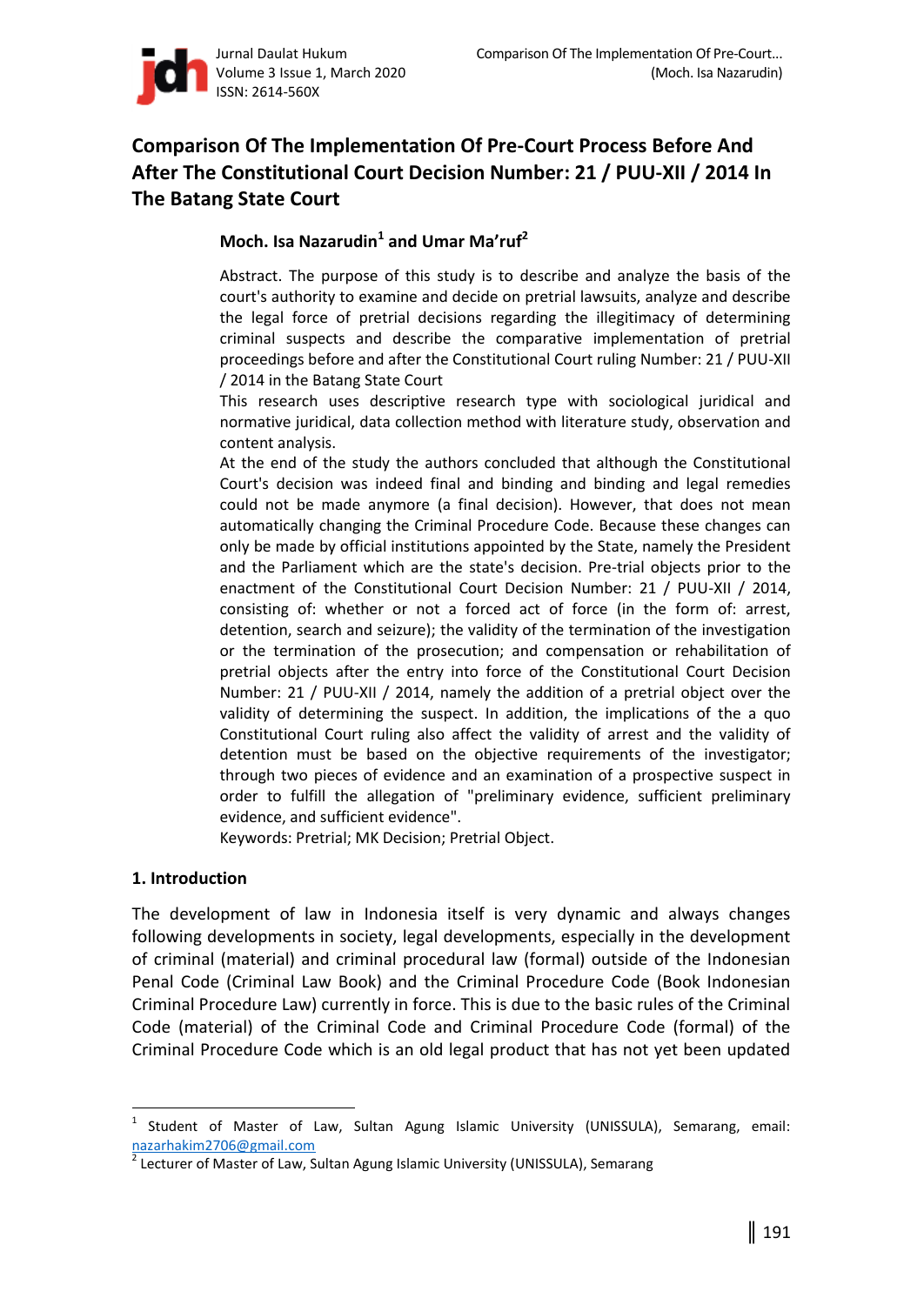or revised, only a revision / material test of the articles in the two laws and regulations did not replace / revise the entire KUHP or KUHAP.

For the Criminal Code (KUHP) / Act No. 1 of 1946 itself is a product of hereditary law or can be considered as a "biological child" from the Dutch Criminal Code which was enforced in the past colonial period and until now there has been no significant changes to the criminal law. For the Criminal Procedure Code (KUHAP) No. 8 of 1981 is a legal product that was produced during the New Order which was previously in the implementation of criminal procedure law in Indonesia using HIR (*Herzine Inlandsch Reglement*).

But we should be thankful that the birth of the Criminal Procedure Code is based on two reasons, namely the reason for creating a provision that can support the implementation of a fair criminal trial and the reason for urgency to replace the colonialist procedural law products as stated in the HIR (*Herzine Inlandsch Reglement*).<sup>3</sup>

The Criminal Procedure Code (KUHAP), known as Act No. 8 of 1981, State Gazette Number 76, entered into force on December 31, 1981. The Criminal Procedure Code contains provisions concerning procedures, procedures , and the requirements that must be obeyed and implemented in an effort to uphold law and justice and protect human rights.<sup>4</sup> The Criminal Procedure Code is a legal code that regulates how to proceed or administer the Material Criminal Law, so that the judge gets a decision and how the contents of the decision must be implemented. In the judicial process, law enforcement officials use the Criminal Procedure Code as a guideline or reference for carrying out their duties. Not only that, the implementation of each of the articles contained in the Criminal Procedure Code is very important.

The main principle or difference in principles used between HIR and KUHAP is that HIR uses the principle of the Presumption of Guilt (ie, the presumption of guilty), namely justice seekers who are still suspects or defendants, since the first stage at the level of a priori investigation is considered an unforgivable criminal his sin while the Criminal Procedure Code uses the presumption of innocence principle that every person suspected, arrested, detained, prosecuted or confronted before a trial, must be presumed innocent until there is a court decision stating his guilt and obtaining permanent legal force. The Criminal Procedure Code has appointed and placed a suspect or defendant in an "equal" position, as a being of God who has a full human dignity.<sup>5</sup>

The formulation of the problem in this research is What is the basis of the court's authority to examine and decide on a pretrial lawsuit ?; What is the legal force of the pretrial ruling regarding the illegitimate determination of the suspect? How do you compare the implementation of the pretrial process before and after the decision of the Constitutional Court Number: 21 / PUU-XII / 2014 in the Batang State Court?

 $\overline{\phantom{0}}$ 

<sup>&</sup>lt;sup>3</sup>Department of Justice. Decree of the Minister of Justice Concerning Guidelines for Implementing the Criminal Procedure Code. Minister of Justice Decree No. M.01.07.03 of 1983, as written by Adnan Buyung Nasution in his writing about pretrial vs commissioner judge in the National Law Commission Newsletter

<sup>4</sup> L&J Law Firm, 2009, *Bila Anda Menghadapi Masalah Hukum (Pidana),*Forum Sahabat, p. 3

<sup>5</sup>M. Yahya Harahap, SH. *Pembahasan Permasalahan dan Penerapan KUHAP Penyidikan dan Penuntutan*.Sinar Grafika. Jakarta, 2013., p.11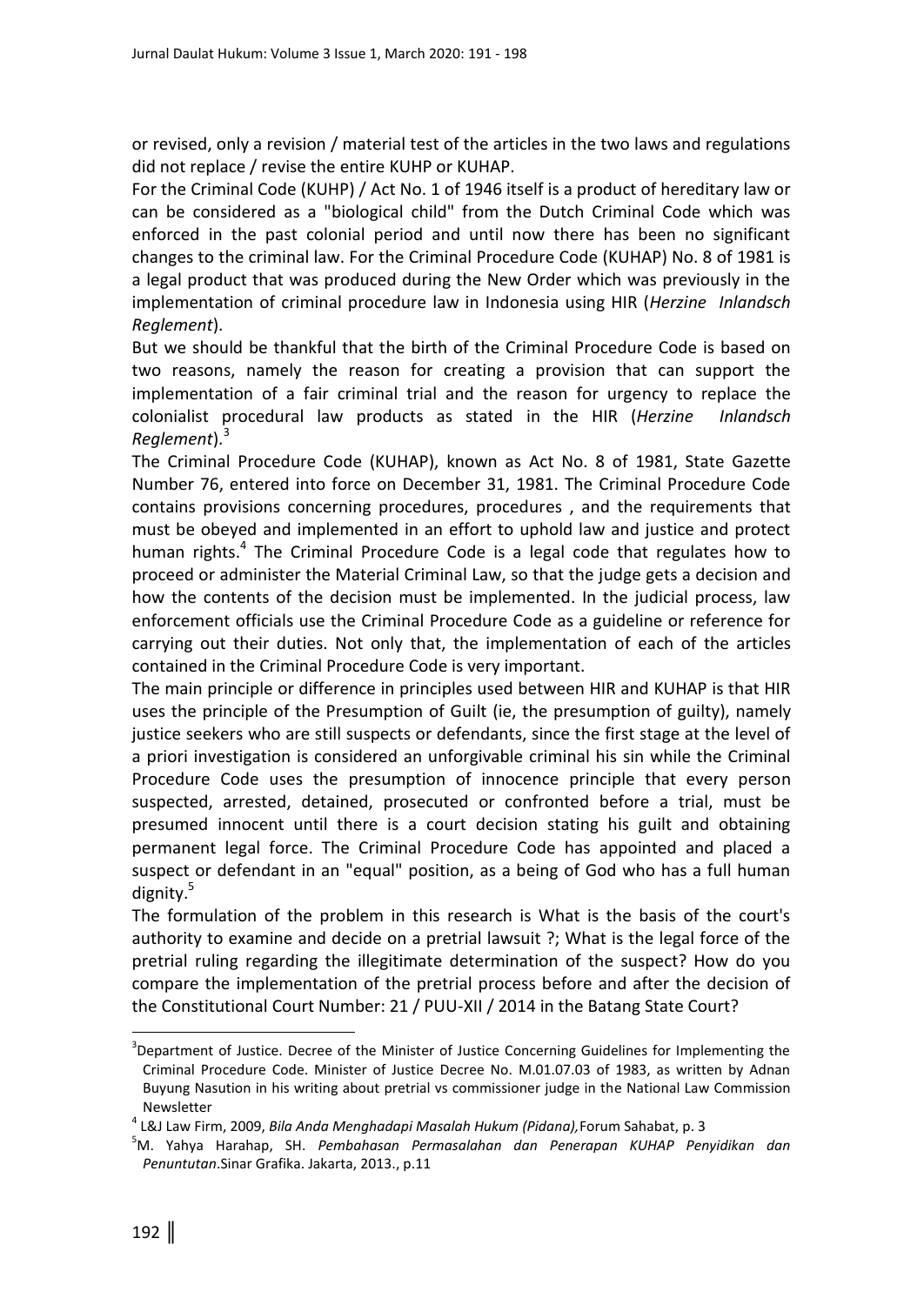

### **Research Methods**

This research is a descriptive study. That is the type of research method that seeks to describe and interpret objects according to what they are. Descriptive research is also often called non-experimentation, because in this study researchers did not control and manipulate research variables. The method of approach used by the author is a sociological juridical approach, by examining the rules, concepts, community views, legal doctrines obtained from secondary legal materials, as well as the applicable laws and regulations relating to the problem of the constitutional court's decision on pretrial .

Data collection techniques with library research and interviews. The analysis technique used in this study is a qualitative analysis with an Interactive model.

### **2. Results And Discussion**

### **2.1. The Basic Authority of the Court to Examine and Resolve Pretrial Lawsuits**

Pretrial is an interesting thing to discuss, because pretrial is an institution whose role is to carry out horizontal supervision of every action taken by law enforcement officials at the level of investigation and prosecution. Article 77 of the Criminal Procedure Code (KUHAP) states that:

The district court has the authority to examine and decide in accordance with the provisions stipulated in this law concerning:

- The validity of arrest, detention, cessation of investigation or cessation of prosecution;
- Change losses and or rehabilitation for people whose criminal cases have been stopped at the level of investigation or prosecution;

In this provision it is clear that what can be applied for pretrial is legal or not arrest, detention, cessation of investigation or prosecution, and compensation and or rehabilitation. However, in practice, the court granted the pretrial petition outside of what was stipulated in article 77 of the Criminal Procedure Code.

The Constitutional Court accepted the petition for judicial review of Article 77 letter a of the Criminal Procedure Code which was filed by Bachtiar Abdul Fatah recorded in case number 21 / PUU-XII / 2014. Basically Bachtiar Abdul Fatah requested a judicial review of the limited pretrial authority which could not fully provide adequate protection to a suspect from human rights violations committed by investigators, and public prosecutors. The limitative nature of pretrial authority that does not cover all forced efforts carried out by investigators and public prosecutors is contrary to the principle of due process of law because a number of forced efforts that reduce human rights cannot be tested for validity through pretrial institutions.

Act No. 8 of 1981 concerning the Criminal Procedure Code (KUHAP), has governed limited and not as extensive pre-trial authority as Pre Trial Hearing in America or Rechter Commissioner in the Netherlands. In the Pre Trial Hearing, besides examining the forced efforts made by law enforcement officers, it also tested whether the public prosecutor had enough evidence so that the case could be submitted to the court. Likewise, the Rechter Commissioner who has broader authority, besides determining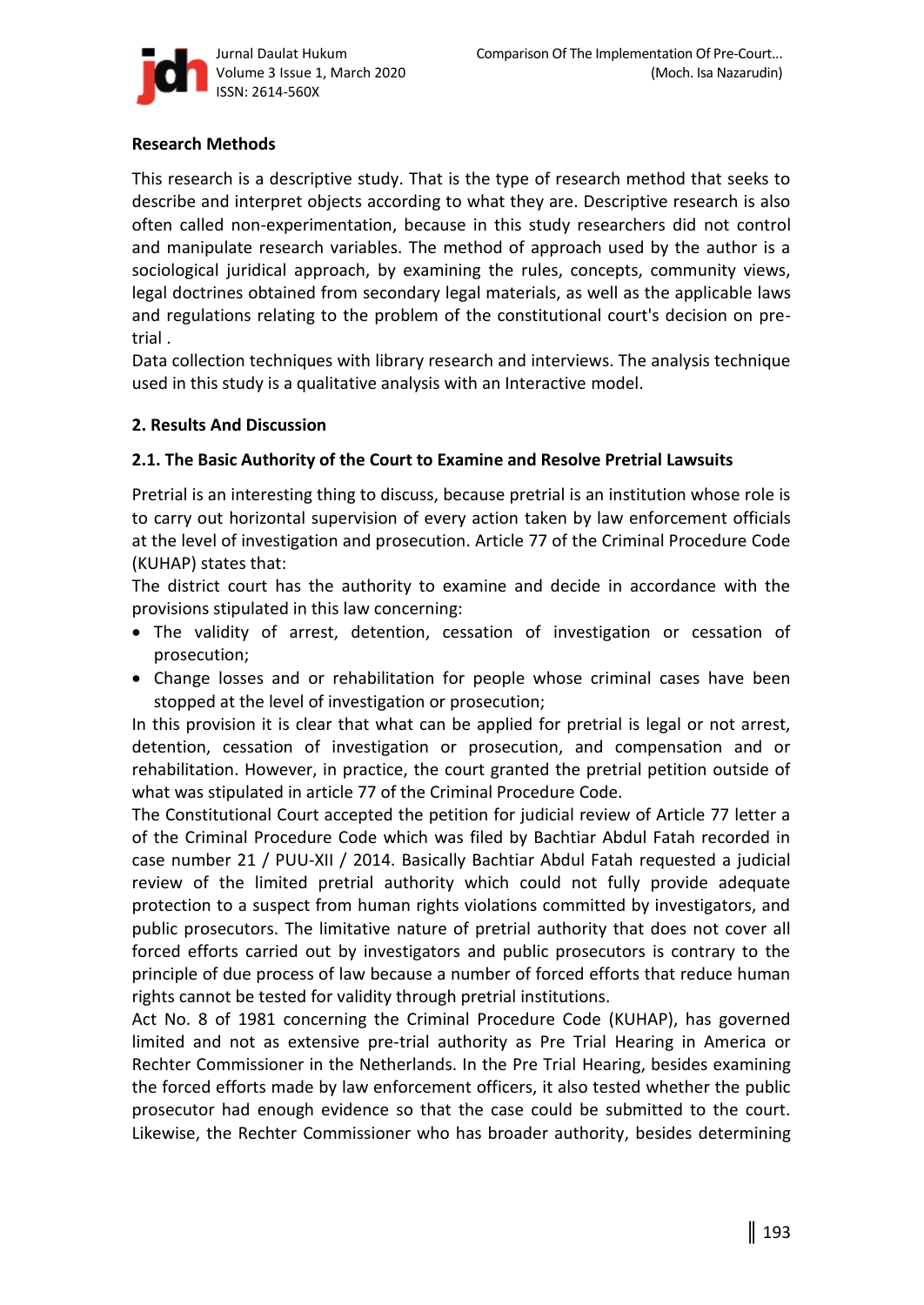whether the arrest, detention and confiscation is legal, also conducts a preliminary examination of a case.

Pretrial judges expressly state in their legal considerations whether or not the determination of the suspect is valid or not included in the pretrial object, on the grounds that it is not regulated well in the Criminal Procedure Code, particularly Article 1 number 10 jo. Article 77 jo. Article 82 paragraph (1) jo. Article 95 paragraph (1) and paragraph (2), as well as in special criminal legislation that applies as positive law in Indonesia. However, the absence of provisions governing whether or not a legal examination of the determination of a suspect is part of the pretrial authority does not make the judge directly reject the proposed pretrial application.

The Judicial Power Law regulates the prohibition of judges from rejecting a case on the grounds that the law is absent or unclear, and the obligation of the judge to follow and understand the values of law and justice in society, as stipulated in Article 10 paragraph (1) and Article 5 paragraph (1 ) Act No. 48 of 2009 concerning Judicial Power.

Based on these provisions, the pretrial judge then made a legal discovery. In its consideration the pretrial judge stated:

"Considering, that the prohibition for Judges refusing to examine, try and decide on a case on the pretext or the reason that the law does not exist, of course gives birth to the authority given to the Judge to establish a law that originally did not exist to exist or whose original law was unclear becomes clear ; Considering, that the Judge's authority to establish a law that originally did not exist came into being, using the legal discovery method (recht finding), which if examined scientifically (scientifically) and legally must be accounted for; Considering, that the Judge's authority to determine the law which was originally unclear is clearly made using the method of interpretation (interpretation).

Based on the above analysis, the "legal discovery" by a pretrial judge who includes the determination of the suspect as part of the object that can be processed according to the provisions of Article 77 letter a of the Criminal Procedure Code is a mistake. Even if this is done, it means that the judge has already carried out the construction, added a new object norm element in the series of Article 77 letter a of the Criminal Procedure Code. Meanwhile, the addition is contrary to the ratio established by the formulation of article 77 of the Criminal Procedure Code.

Author's analysis from the description above that the basis of the court's authority to examine and decide on a pretrial lawsuit is Article 1 point 10 and Article 84 paragraph 1 of the Criminal Procedure Code which states that the District Court has the authority to adjudicate all cases concerning criminal acts committed in its jurisdiction. In this case the district court has the authority to examine and decide on a pretrial lawsuit to assess the validity of the detention, confiscation, cessation of the investigation or cessation of prosecution by the investigator or general public, whose examination authority is given to the Pre-trial. In dropping the verdict, the judge must state explicitly the basis of the ruling and the rationale / consideration of the ruling, as well as the consequences of ratification or non-ratification of pretrial reasons.

### **2.2. The Legal Strength of the Pretrial Decision Regarding the Invalidity of Determination of the Suspect**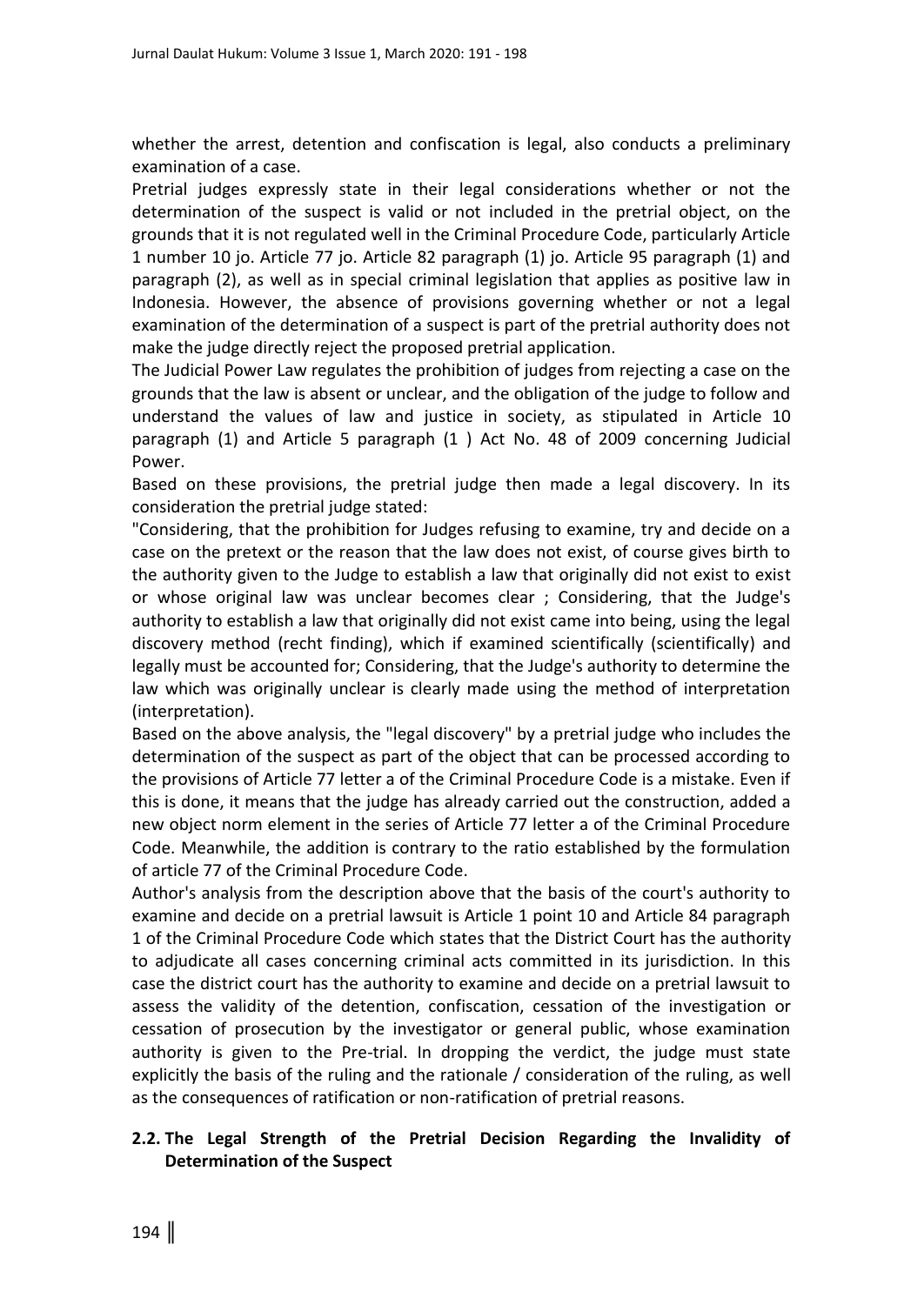

The legal force of the pretrial ruling regarding the illegality of the determination of the suspect legislation that can lead to an orderly and orderly life. Pretrial is part of a district court which is held to provide protection for the basic rights of a suspect or defendant in a criminal court so that supervision is carried out by a judge. This is in line with the demands of the times that requires judges to have an active role in criminal justice for the sake of upholding the law and justice and it is hoped that judges can carry out their duties fairly and impartially and provide protection for human rights especially those concerned in criminal justice.

Pretrial aims to uphold the law, legal certainty and protection of the rights of suspects because according to the Criminal Procedure Code, every act of forced effort must be in accordance with the provisions stipulated in the Criminal Procedure Code. Because every act of forced effort such as arrest, detention, search, confiscation, prosecution and so on that is carried out contrary to law and legislation is an act of rape and deprivation of human rights.

The implementation of pretrial is the authority of the District Court to examine and decide on several matters which are the reasons for the submission of a pretrial before a trial. This pretrial enforcement authority arises because of a pretrial request submitted by the suspect, the suspect's family, or his attorney (legal advisor) regarding the legality of an arrest, detention and compensation and rehabilitation (Article 79 jo Article 81 of the Criminal Procedure Code) and submitted by a legal investigator or not the cessation of the investigation and the cessation of the prosecution by the Public Prosecutor, and can also be submitted by the Prosecutor for the cessation of the investigation and prosecution (Article 80 of the Criminal Procedure Code).

Based on the research, according to the author, it is examined by the Progressive Law theory that the Judge in examining, adjudicating and deciding a case before him must first use the written law first, namely the laws and regulations, but if the laws and regulations are apparently not enough or it is not appropriate with the problem in a case, then the judge will find and find his own law from other sources of law such as jurisprudence, doctrine, treaty, custom, or unwritten law. The judge presiding over the a quo case also still considers the investigator as authorized to make a subjective interpretation regarding whether or not a person can be detained. Even the judge thought he was still allowed; only with subjective conditions, the investigator justifies detention. This consideration is wrong, because such considerations actually open up opportunities for investigators to violate the rights of the suspect. The pretrial judge should have understood that the Constitutional Court's decision had shifted the subjective conditions of arrest and the subjective conditions of detention to the conditions that had to be objectified through two pieces of evidence and examination of the prospective suspect before he was subjected to forced acts of arrest and detention.

## **2.3. Comparison of the Implementation of the Pretrial Process Before and After the Decision of the Constitutional Court Number: 21 / PUU-XII / 2014 In the Batang State Court**

*2.3.1. Object of Pretrial Before the Constitutional Court's Decision Number: 21 / PUU-XII / 2014 has been enacted.*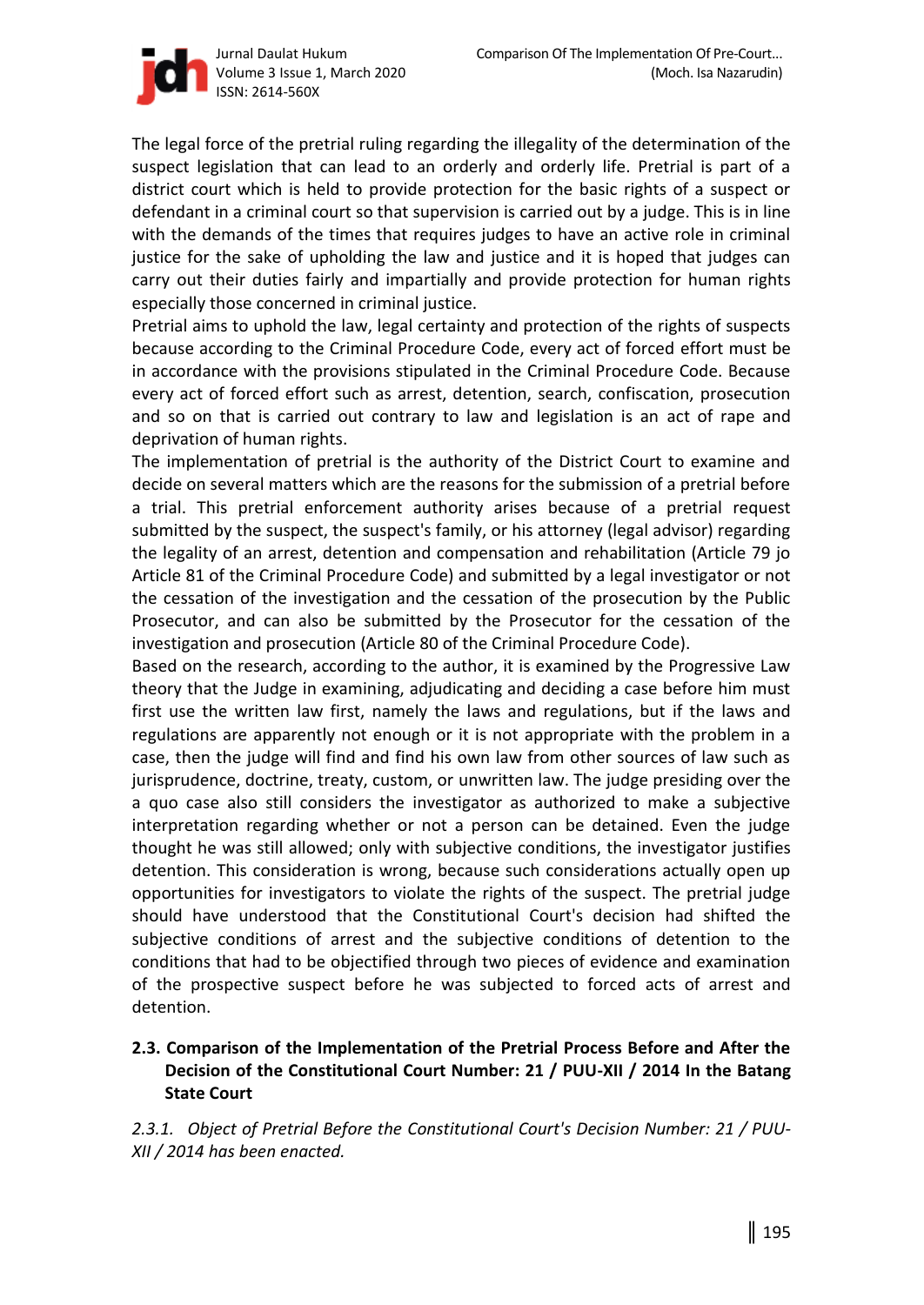Basically the pretrial object contained in the Criminal Procedure Code before the Constitutional Court's ruling, is quite simple and not difficult to interpret, anything that becomes the object of pretrial. For more details, so as not to be biased, then the entire contents of the article related to the pretrial object are quoted:

Article 1 number 10 of the Criminal Procedure Code states: pretrial is the authority of the District Court to examine and decide:

- Whether an arrest or detention is valid or not;
- The validity of the investigation or the prosecution;
- Requests for compensation or rehabilitation by the suspect or his family or other parties or proxies whose cases have not been submitted to the court.

Based on what was formulated in Article 1 number 10 of the Criminal Procedure Code, again emphasized in Article 77 of the Criminal Procedure Code, which confirms: The District Court has the authority to examine and decide upon it, in accordance with the provisions stipulated in this Law concerning:

- The legitimacy of arrest, detention, cessation of investigation, or cessation of prosecution;
- Compensation or rehabilitation for a person whose criminal case is terminated at the level of investigation or prosecution.

Based on the decision of the Pre-trial District Court of Batang Number: 01 / Pid.Pra / 2013 / PN.BATANG. The subject matter of the petition of the defendant is the cessation of detention of the Police Report No. LP / 51 / XI / 1999 received on November 15, 1999 concerning the falsification of a land purchase statement made and signed by the Head of Kebondalem Village (Mr. Suprayitno), the applicant considered the SP Decree Letter. BUT 01/111 / 2013 Criminal Investigation issued by the Head of the Batang District Police by stopping the investigation of falsified criminal statements is not groundless because the evidence is sufficient with the testimony of living witnesses. According to the author's analysis of the pretrial object before the entry into force of the Constitutional Court Decision Number: 21 / PUU-XII / 2014 is still in accordance with article 77 of the Criminal Procedure Code,

## *2.3.2. Object of Pretrial After the Constitutional Court Decision Number: 21 / PUU-XII / 2014 comes into effect*

Criminal law adheres to the search for truth that is materil. A search for the real truth, without the slightest hesitation. That is why the criminal law justifies the principle *in dubio proreo*: in doubt, the most favorable punishment is for the defendant.

With the starting point of the nature of the search for material truth, then leaning on the Constitutional Court Decision Number 21 / PUU-XII / 2014 in his consideration, he has shifted the terms of the pretrial petition along with each of his objects to adhere to the due process of the model than the crime control model which is more dominant in regard to the acceleration of the case than the search for material truth.

It is examined by the theory of Law Enforcement that legal events or laws and regulations are not merely seen or interpreted from the formal legal aspects based on the sound of the text alone, but must also be seen from the factors underlying the events or disputes that arise, what is the root cause of the intervention the politics that gives birth to a decision is issued, and the actions of the impact of that decision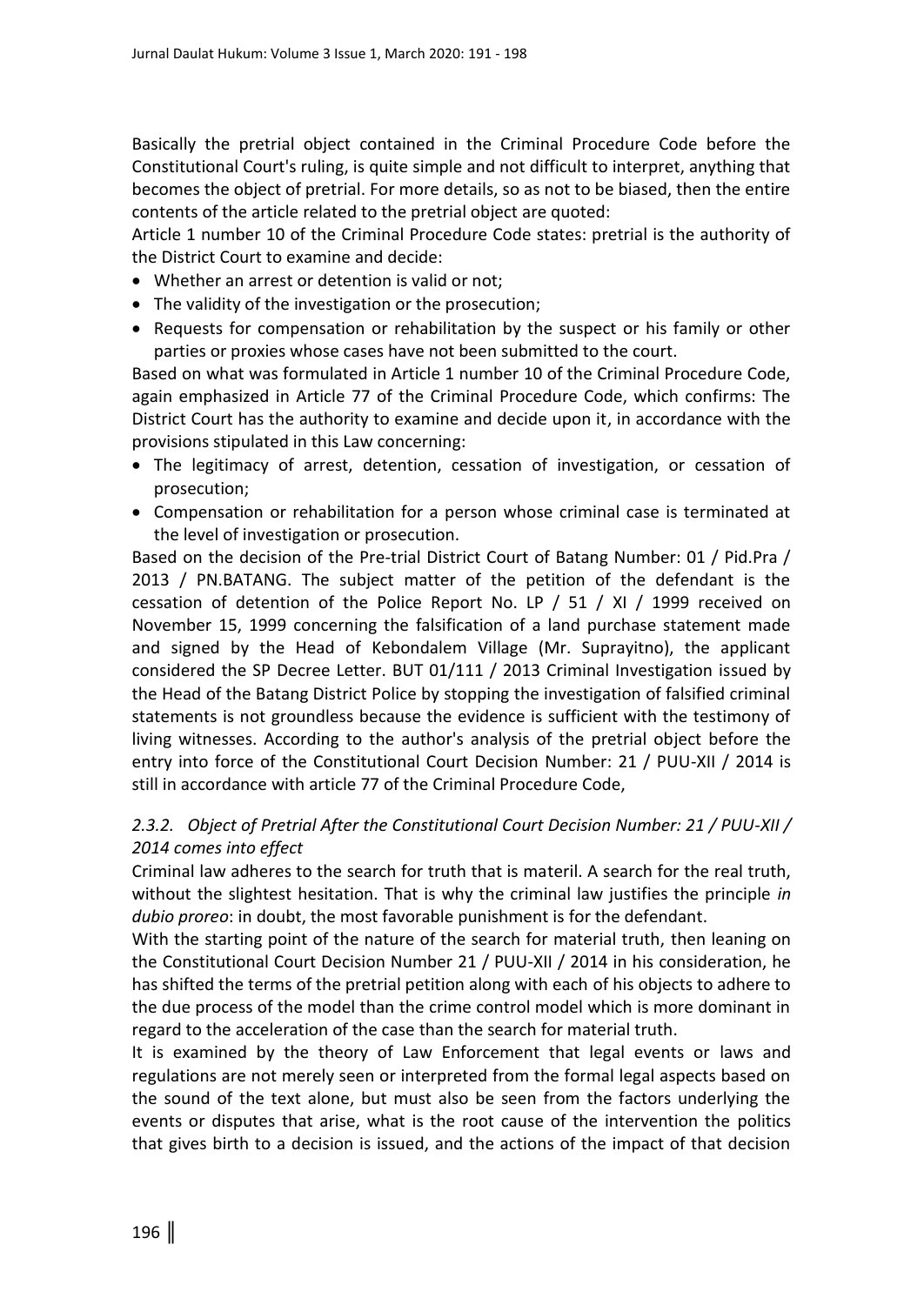

are considered for the process of law enforcement and justice in the future. In the judicial practice of the Constitutional Court's decision, it provides protection for someone who has experienced a wrong legal process when he is named as a suspect. In the provisions of Article 8 of Law 39/1999 on Human Rights it is regulated that "Protection, promotion, enforcement and fulfillment of human rights are primarily the responsibility of the government. This means that the Court took a role in fulfilling human rights through its decision as part of constitutional responsive efforts. One element of legal protection emphasized through this decision is legal certainty that investigators must carry out investigative actions in accordance with applicable legal procedures.

### **3. Closing**

### **3.1. Conclusion**

• The Basic Authority of the Court to Check and Resolve a Pretrial Claim is: Article 77 of the Criminal Procedure Code (KUHAP) states that a district court has the authority to examine and decide in accordance with the provisions stipulated in this law concerning: Legitimate arrest or detention, cessation of investigation or cessation of prosecution; Compensation and / or rehabilitation for people whose criminal cases have been stopped at the level of investigation or prosecution; In this provision it is clear that what can be applied for pretrial is legal or not arrest, detention, cessation of investigation or prosecution, and compensation and or

rehabilitation. However, in practice, the court granted the pretrial petition outside of what was stipulated in article 77 of the Criminal Procedure Code.

• The legal force of the pretrial decision regarding the illegality of the determination of the suspect that the determination of the suspect as part of the investigation process that is deprivation of human rights, then the determination of the suspect by the investigator is an object that can be sought protection through pretrial pretrial law efforts. After the Constitutional Court Decision Number 21 / PUU-XII / 2014, the pretrial petition for determining a suspect has a legal basis to be submitted to the court but there are special characteristics of the pretrial submission related to the decision of the suspect. So that the legal force of the pretrial ruling regarding the illegitimate determination of the suspect has a clear legal basis.

Although the Constitutional Court's verdict is indeed final and binding and binding and no remedy can be made (it is the final decision). However, that does not mean automatically changing the Criminal Procedure Code. Because these changes can only be made by official institutions appointed by the State, namely the President and the Parliament which are the state's decision. The implication that occurs is opening up the space for all parties who have been designated as suspects to submit a pretrial so that the rules regarding the change in the object of a pretrial suit are regulated in regulations in the form of a law or its equivalent.

• The pretrial object prior to the enactment of the Constitutional Court Decision Number: 21 / PUU-XII / 2014, consists of: whether or not a legal action is forced (in the form of an arrest, detention, search and seizure); the validity of the termination